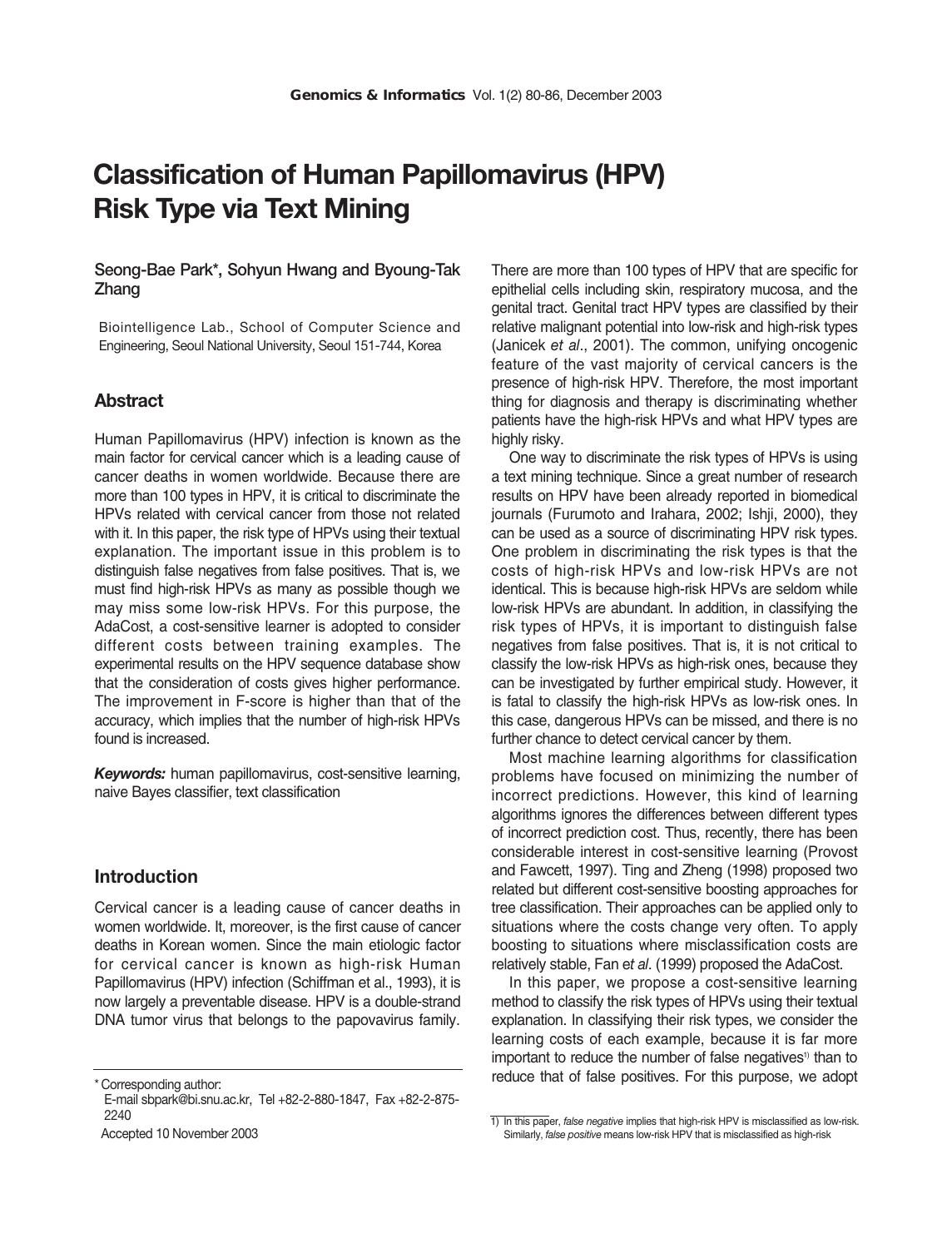AdaCost as a learning algorithm and prove empirically that it shows great performance in classifying the HPV risk types.

One advantage of this work is usefulness for designing the DNA-chip, diagnosing the presence of Human Papillomavirus in cervical cancer patients. Since there are about 100 HPV types, making the DNA chip needs to choose some dangerous ones related with cervical cancer among them. Therefore, this result classifying the risk of HPVs can be a big help to save time to understand information about HPV and cervical cancer from many papers and to choose the HPV types used for DNA chip.

The rest of this paper is organized as follows. Section 2 expresses the problems of normal machine learning algorithms. Section 3 describes the cost-sensitive learning to classify HPV risk types. Section 4 explains how the HPV dataset is generated. Section 5 presents the experimental results. Finally, section 6 draws conclusions.

#### **Problems of normal learning methods**

First, let us check what happens unless we consider the cost of each learning example. We classify the risk type of HPVs by their textual explanation given by Los Alamos National Laboratory. The details of this explanation will be explained in Section 4. Table 1 shows the classification result of HPVs according to their risk types. It is classified by the naive Bayes classifier (Lang, 1995) without considering the costs of the examples. This result is obtained when we used only seven HPVs as a training set. Among the seven HPVs, five are high-risk (HPV16, HPV18, HPV31, HPV33, HPV45), and the other two are

**Table 1.** Classification of the risk types of HPVs by naive Bayes classifier

| Type              | Risk | Type             | Risk | Type       | <b>Risk</b> | Type             | <b>Risk</b> |
|-------------------|------|------------------|------|------------|-------------|------------------|-------------|
| HPV1              | Low  | HPV <sub>2</sub> | High | HPV3       | Low         | HPV4             | Low         |
| HPV <sub>5</sub>  | High | HPV7             | Low  | HPV8       | High        | HPV <sub>9</sub> | Low         |
| HPV <sub>10</sub> | Low  | HPV12            | Low  | HPV13      | Low         | HPV14            | Low         |
| HPV <sub>15</sub> | Low  | HPV17            | Low  | HPV19 Low  |             | HPV20            | Low         |
| HPV21             | Low  | HPV22 Low        |      | HPV23 Low  |             | HPV24            | Low         |
| HPV25             | Low  | HPV26 High       |      | HPV27 Low  |             | HPV28            | Low         |
| HPV29             | l ow | HPV30 High       |      | HPV32 Low  |             | HPV34            | High        |
| HPV35             | High | HPV36            | Low  | HPV37 Low  |             | HPV38            | Low         |
| HPV39             | High | HPV40            | Low  | HPV41      | Low         | HPV42            | Low         |
| HPV43             | Low  | HPV44            | Low  | HPV47 Low  |             | HPV48            | Low         |
| HPV49             | Low  | HPV50 Low        |      | HPV51 High |             | HPV52            | High        |
| HPV53             | High | HPV54            | Low  | HPV55 Low  |             | HPV56            | High        |
| HPV57             | High | HPV58 High       |      | HPV59 Low  |             | HPV60            | High        |
| HPV61             | Low  | HPV62 Low        |      | HPV63 High |             | HPV64            | Low         |
| HPV65             | Low  | HPV66            | High | HPV67 High |             | HPV68            | High        |
| HPV69             | Low  | HPV70 High       |      | HPV72 Low  |             | HPV73            | Low         |
| HPV74             | Low  | HPV75 High       |      | HPV76 High |             | HPV77            | Low         |
| HPV80             | Low  |                  |      |            |             |                  |             |

low-risk(HPV11 and HPV6). Because the risk types of these HPVs are well known (Levy *et al*, 1994), they are chosen to be a training set.

The number of tested HPVs is 69. Assuming that Table 2 below is correct, the risk type for four of 69 HPVs is not known, so that 65 HPVs are evaluated. Twenty among 65 HPVs are classified as high-risk and the remaining 45 are classified as low-risk, while there are only 12 high-risk HPVs in Table 2. Since 53 HPVs are correctly classified, the accuracy is 81.54%.

At first, this accuracy seems reasonable. However, four of 12 misclassified cases are false negative, and 8 are false positive. That is, this is not satisfactory because false negatives are fatal as stated above. The reasons why the method which ignores the cost does not achieve high performance can be summarized into two problems.

The first one is that too many high-risk HPVs are predicted. That is, there are only 12 high-risk ones in the tested HPVs, but the native Bayes predicted 20 HPVs as highrisk. Though we used only two low-risk HPVs, in fact there are far more low-risk HPVs than high-risk HPVs. Therefore, it is required to give a higher cost to high-risk HPVs during training.

The other problem is that there are some HPVs that are difficult to determine their risk types only by their textual explanation. For instance, HPV54 is explained by a single sentence which is "HPV-54 was first isolated from a patient with condyloma acuminata." This problem is inevitable in text classification. Thus, it goes beyond interest of this paper and should be solved by further biomedical experiments.

## **Materials and Methods**

#### **Classifying by cost-sensitive learning adacost algorithm**

In order to consider the misclassification cost of HPV risk types, we adopt the AdaCost algorithm (Fan *et al*, 1999). The AdaCost is a variant of AdaBoost (Freund and Schapire, 1996) that uses the cost of misclassifications to update the training distribution on successive boosting rounds.

The algorithm is shown in Fig. 1. Let  $S = \{(x_i, c_i, y_i), \Lambda_i(x_i)\}$ *m,cm,ym)}* be a training set where *ci*∈*[0,1]* is a cost factor and is additionally given to the normal <sup>χ</sup>*i*∈*X* and *yi*∈*{-1,+1}*. First of all, the distribution of each example is set to  $D'(i)$  =  $c/\sum_{i=1}^m C_i$ . When *t* is an index to show the round of boosting,  $Dt(i)$  is the sampling weight given to  $(x^i, c^i, y^j)$  at the *t*-th round. And,  $\alpha$  > 0 is a parameter as a weight for weak learner *ht* at the *t*-th round, and its value is given as

$$
\alpha_t = \frac{1}{2} \ln \frac{1+r}{1-r}
$$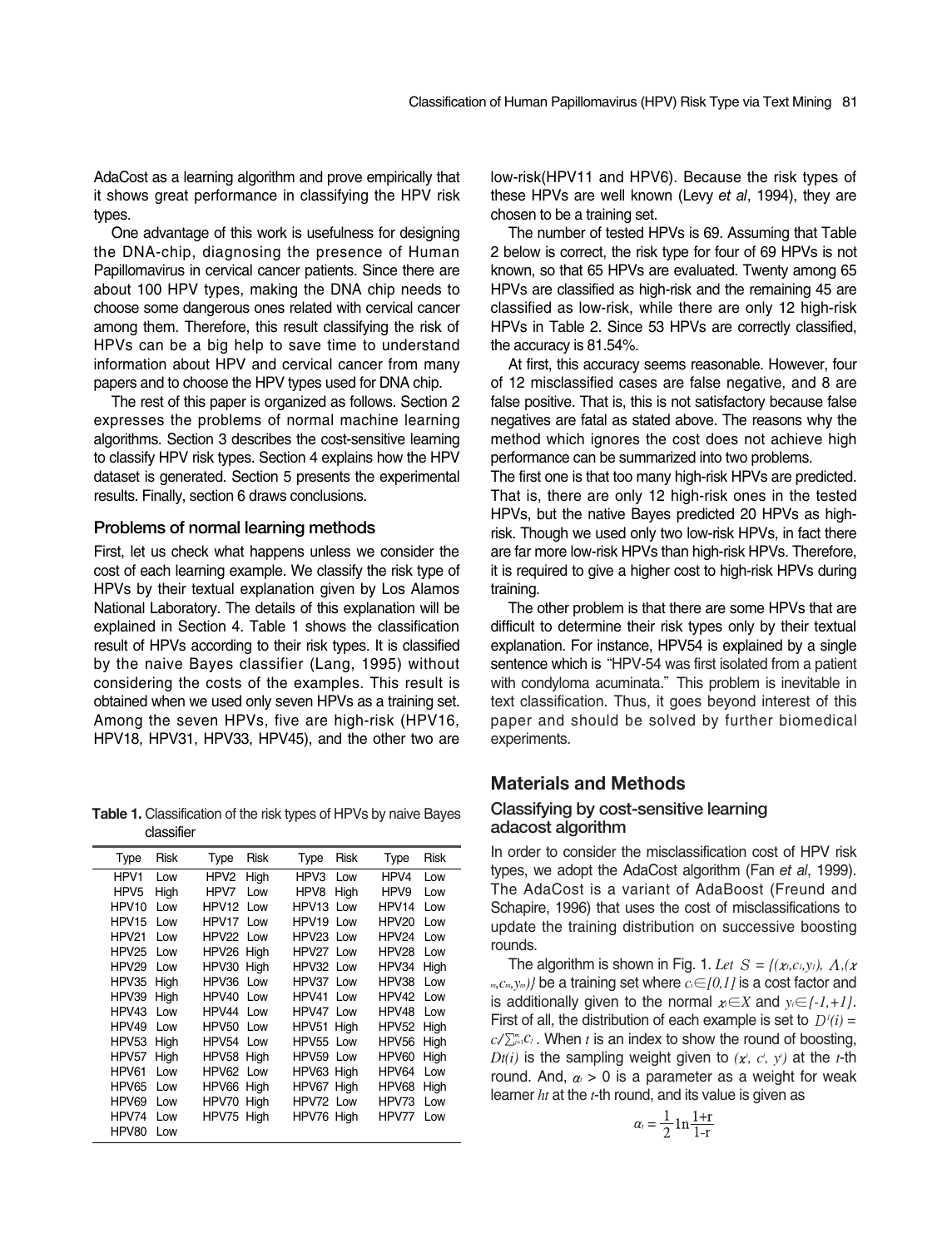where ∑*i*D*(i)yihi(*χ*i)*β*(i)*. And, β*(i)* is a cost adjustment function with two arguments,  $sign(y_i, h_i(x_i))$  and  $c_i$ . If  $h_i(x_i)$  is correct, then  $\beta(i) = -0.5c_i + 0.5$ , otherwise  $\beta(i) = 0.5c_i + 0.5$ .

**Input:** 
$$
\triangleright S = \{ (x_i, c_i, y_i), A, (x_m, c_m, y_m) \}
$$
:  
 $x_i \in X, c_i \in [0,1]$ , and  $y_i \in \{-1, +1\}$ 

- ▶ weak learner algorithm WeakLearn
- $\triangleright$  integer Tspecifying the number of iterations

 $\overline{\phantom{a}}$ 

**Initialize** 
$$
D_l(i) = c_i / \sum_{j=1}^m c_j
$$
 for all *i*.

- For
- $t = 1, \dots, T$ : 1. Call WeakLearn. providing it with the distribution  $D_t$ .
- 2. Get back a hypothesis  $h: \mathbf{X} \rightarrow \{-1, +1\}.$
- 3. Choose  $\alpha_i \in \mathbb{R}$  and  $\beta(i)$ , where  $\beta(i) = \beta(\text{sign}(y_i h_i(x_i)), c_i)$ .

4. Update distribution *D<sub>i</sub>*:  
\n
$$
D_{i+1}(i) = \frac{1}{Z_i} D_i(i) exp(-\alpha y_i h_i(x_i))
$$

where  $Z_t$  is a normalizing constant.

Output: the final hypothesis:

$$
f(x) = sign\left(\sum_{i=1}^{T} \alpha_i h_i(x)\right)
$$

The main difference between AdaBoost and AdaCost is how the distribution  $D_i$  is updated. AdaCost has an additional cost adjustment factor in updating *D*<sub>t</sub> (see step 4 in Fig. 1). As AdaBoost does, the weight of an instance will be increased if it is misclassified. Similarly, its weight will be decreased otherwise. However, the weight change is affected by the value of the cost factor. When an instance has a high cost factor, the weight change will be greater than that with a low cost factor.

#### **Naïve bayes classifier as a weak learner**

We have previously proposed the BayesBoost algorithm and showed that it gives great efficiency in text filtering (Kim *et al*., 2000). It uses naive Bayes classifiers as its weak learner within AdaBoost. Assume that a document *di* is composed of a sequence of words which is  $w_{ii}, w_{i2}, \Lambda, w_{i|di|}$ , and the words in a document are mutually independent one another and the probability of a word is independent of its position within the document. Though these assumptions are not true in real situations, naive Bayes classifiers showed rather good performance in text classification (McCallum and Nigam, 1998).

Due to the independence assumption, the probability that a document *di* is generated from the class *yj* can be expressed as

$$
P\left(d_i|y_j;\big|\hat{\theta}\right) = P(|d_i|) \prod_{i=1}^{|d_i|} P(w_{ak}|y_i;\hat{\theta})^{N(w_{dk},d_i)}
$$

where *wdik* denotes the *k*-th word in the document *dj*, the weight of word occurring in document *di*, and | *di* | is the number of words in the document. Thus, when assuming P(| *di* |) is uniform, the best class y\* of a document di is determined by

$$
y^* = \underset{y_i \in \{1, +1\}}{\operatorname{argmax}} P(y_i | d_i; \hat{\theta}),
$$

where

$$
P(y_i|d;\hat{\theta}) = \frac{P(y_i|\hat{\theta}) P(d_i|y;\hat{\theta})}{P(d_i|\hat{\theta})}
$$
  
= 
$$
\frac{P(y_i|\hat{\theta}) \prod_{k=1}^{ld} P(w_{dk}|y;\hat{\theta})^{N(w_{dk},d)}}{\sum_{j=1}^{1/2} P(y_j|\hat{\theta}) \prod_{k=1}^{ld} P(w_{dk}|y;\hat{\theta})^{N(w_{dk},d)}}.
$$
 (1)

In order to calculate this probability, we need to determine  $P(w_k|y_k;\hat{\theta})$  and  $P(y_k|\hat{\theta})$ . These two values can be estimated as

$$
P(w_k|y_j; \hat{\theta}) = \frac{1 + \sum_{j=1}^{m} N(w_k, d_i) P(y_j | d_i)}{|V| + \sum_{j=1}^{|\mathcal{W}|} \sum_{j=1}^{m} N(w_l, d_i) P(y_j | d_i)}
$$

$$
P(y_j|\hat{\theta}) = \frac{\sum_{j=1}^{m} P(y_j | d_i)}{m}.
$$

Here,  $|V|$  is the size of vocabulary.

One of the advantages of using naive Bayes classifier as a weak learner is that the naive Bayes utilizes term weights such as term frequency naturally. Moreover, because it is a probabilistic model, it provides a natural measure for calculating confidence ratios in AdaBoost. Thus, in this paper, we also use naive Bayes classifier as a weak learner of AdaCost.

# **Results and Discussion**

#### **Dataset**

In general, the research in biomedical domain starts from investigating previous studies in *PubMed* designed to provide access to citations from biomedical literature and available via the NCBI Entrez retrieval system developed by National Center for Biotechnology Information (NCBI) at the National Library of Medicine (NLM) located at the National Institutes of Health (NIH). Most bioinformatics research that handles text information has focused on PubMed as its resource, because it includes most summaries and citations about biomedical literature. However, learning HPV risk types from PubMed is not an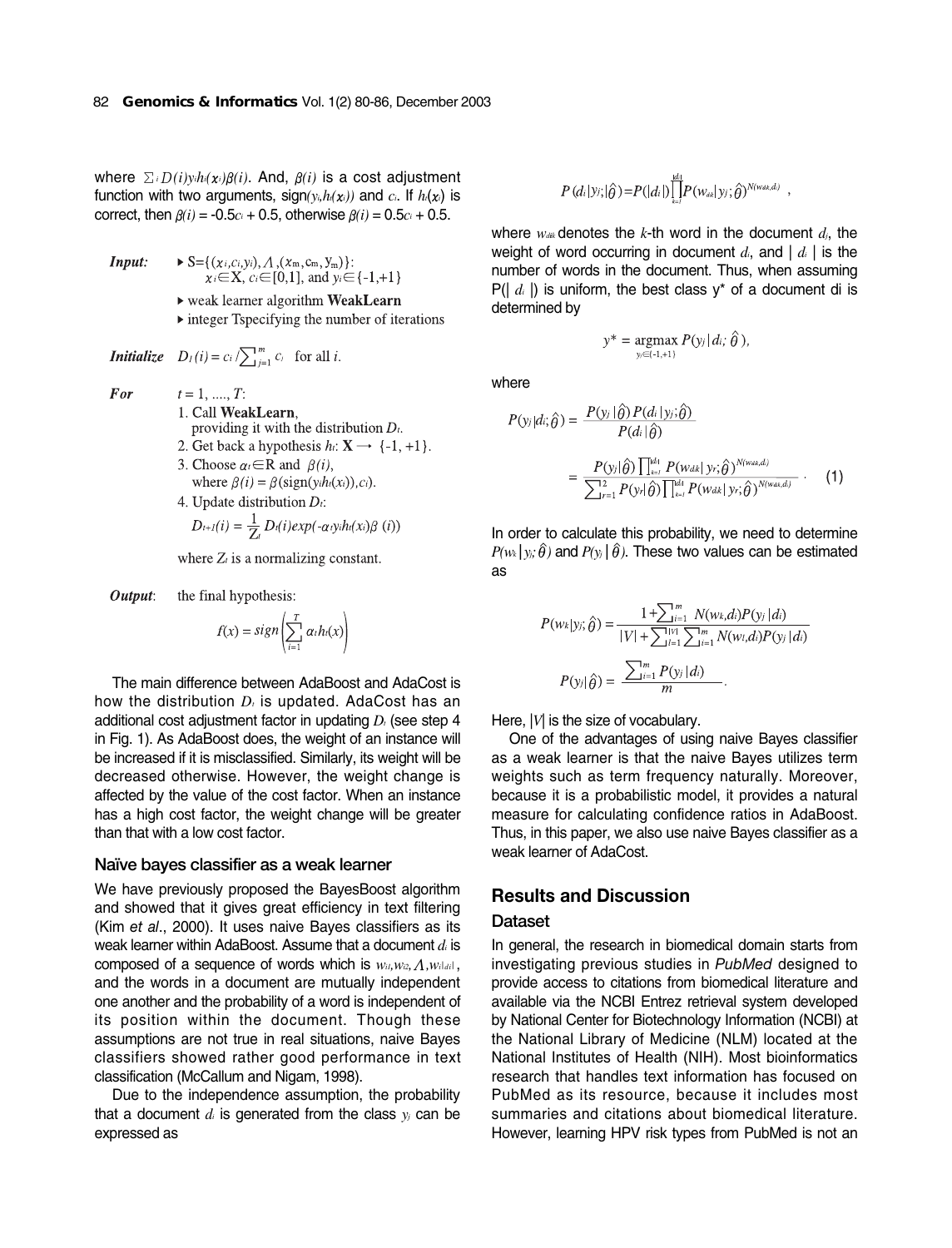easy work. The difficulties can be summarized with two reasons.

# ● **The PubMed data are too sparse.**

For example, there are 3,797 articles about HPV and cervical cancer in PubMed, but most of them do not discuss the risk of HPV directly. Thus, it is difficult to capture the risk of HPV from the articles. In addition, the term distribution is totally different according to the interest of the articles.

#### ● **Poor performance of NLP techniques**

The current natural language processing (NLP) techniques are not for text understanding yet. They can not provide even correct syntactic information. The best thing we can expect from NLP techniques is morphological analysis and part-of-speech tagging. Thus, the articles need to be refined for further study.

In this paper, we use *the HPV Sequence Database<sup>2)</sup>* in Los Alamos National Laboratory as a dataset. This papillomavirus database is an extension of the HPV compendiums published in 1994, 1995, 1996, and 1997 and provides the complete list of 'papillomavirus types and hosts' and the records for each unique papillomavirus type. An example of the data made from this database is given in Fig. 2. This example is for HPV80 and consists of three parts: definition, source, and comment. The definition indicates the HPV type, the source explains where the information for this HPV is obtained, and the comment gives the explanation for this HPV.

To measure the performance of the results in the experiments below, we manually classified HPV risk types using the 1997 version of Human Papillomaviruses compendium and the comment in the records of HPV types. The classifying procedure is as follows. First, we divided roughly HPV types by the groups in the 1997 version of Human Papillomaviruses compendium. These groups are shown in Fig. 3. This tree, which contains 108 Papilloma Virus (PV) sequences, was computed for the L1 consensus primer region (CPR) using neighbor joining method and a distance matrix calculated with a modified Kimura 2-parameter model (transition/transversion ratio 2.0). Neighbor-joining analysis is a convenient and rapid way to get an initial estimate of branching relationships, especially when a large number of taxa are involved. In the figure, the outermost wide gray arcs show the five PV supergroups (A-E). Each tree branch is labeled with an abbreviated sequence name. For HPVs the 'type' number alone is given in most cases, so the branch labeled 40 is that of HPV40.

2) http://hpv-web.lanl.gov/stdgen/virus/hpv/index.html

#### **<definition>**

Human papillomavirus type 80 E6, E7, E1, E2, E4, L2, and L1 genes.

#### **</definition>**

#### **<source>**

Human papillomavirus type 80.

# **</source>**

# **<comment>**

The DNA genome of HPV80 (HPV15-related) was isolated from histologically normal skin, cloned, and sequenced. HPV80 is most similar to HPV15, and falls within one of the two major branches of the B1 or Cutaneous/EV clade. The E7, E1, and E4 orfs, as well as the URR, of HPV15 and HPV80 share sequence similarities higher than 90%, while in the usually more conservative L1 orf the nucleotide similarity is only 87%. A detailed comparative sequence analysis of HPV80 revealed features characteristic of a truly cutaneous HPV type [362]. Notice in the alignment below that HPV80 compares closely to the cutaneous types HPV15 and HPV49 in the important E7 functional regions CR1, pRb binding site, and CR2. HPV 80 is distinctly different from the high-risk mucosal viruses represented by HPV16. The locus as defined by GenBank is HPVY15176.

#### **</comment>**

**Fig. 2.** An example description of HPV80 from Los Alamos National Labratory.

Second, if the type of the group is skin-related or cutaneous HPV, the members of the group are classified into low-risk type. Third, if the group is known to be highrisk type of cervical cancer-related HPV, the members of the group are classified into high-risk type. Lastly, we used the comment of HPV types to classify some types difficult to be classified. Table 2 shows the summarized classification of HPVs according to its risk.

In the all experiments below, we used only <comment> part. The comment for a HPV type can be considered as a document in text classification. Therefore, each HPV type is represented as a vector of which elements are *tf*·*idf* values. In  $tf \cdot idf$ ,  $N(w_i, d_i)$  of Equation (1), the weight of a word *wj* appeared in the document *di* is given as

$$
N(w_j, d_i) = tf_{ij} \cdot log_2 \frac{m}{n}
$$
 (2)

where  $tf_{ij}$  is the frequency of  $w_j$  in  $d_i$  and  $n$  is the number of documents where *wj* occurs at least once.

When we stemmed the documents using the Porter's algorithm (Porter, 1980) and removed words from the stop-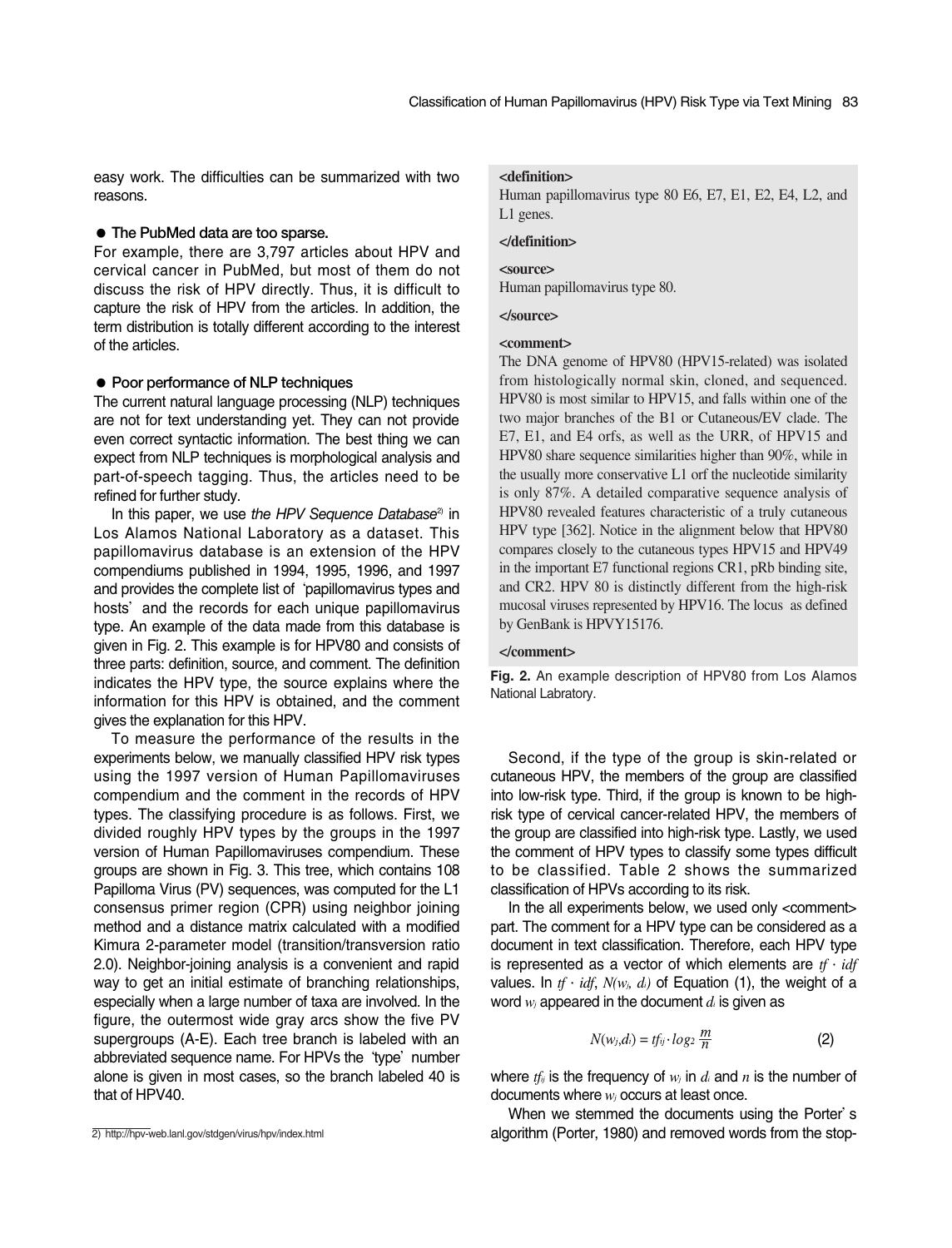

**Fig. 3.** Neighbor joining phylogenetic tree of 106 PVs based on CPR region of L1.

**Table 2.** The manually classified risk types of HPVs.

| Type              | Risk | Type              | <b>Risk</b> | Type       | Risk | Type              | <b>Risk</b> |
|-------------------|------|-------------------|-------------|------------|------|-------------------|-------------|
| HPV1              | Low  | HPV2              | Low         | HPV3       | Low  | HPV4              | Low         |
| HPV <sub>5</sub>  | Low  | HPV6              | Low         | HPV7       | Low  | HPV8              | Low         |
| HPV9              | Low  | HPV <sub>10</sub> | Low         | HPV11      | Low  | HPV <sub>12</sub> | Low         |
| HPV <sub>13</sub> | Low  | HPV14             | Low         | HPV15 Low  |      | HPV16             | High        |
| HPV17             | Low  | HPV18 High        |             | HPV19 Low  |      | HPV20             | Low         |
| HPV21             | Low  | HPV22 Low         |             | HPV23 Low  |      | HPV24             | Low         |
| HPV25             | Low  | HPV26             | ?           | HPV27 Low  |      | HPV28             | l ow        |
| HPV29             | Low  | HPV30             | Low         | HPV31 High |      | HPV32             | Low         |
| HPV33             | High | HPV34             | Low         | HPV35 High |      | HPV36             | Low         |
| HPV37             | Low  | HPV38 Low         |             | HPV39 High |      | HPV40             | Low         |
| HPV41             | Low  | HPV42 Low         |             | HPV43 Low  |      | HPV44             | Low         |
| HPV45             | High | HPV47 Low         |             | HPV48 Low  |      | HPV49             | Low         |
| HPV50             | Low  | HPV51             | High        | HPV52 High |      | HPV53             | Low         |
| HPV54             | ?    | HPV55             | Low         | HPV56 High |      | HPV <sub>57</sub> | ?           |
| HPV58             | High | HPV59 High        |             | HPV60 Low  |      | HPV61             | High        |
| HPV62             | High | HPV63 Low         |             | HPV64 Low  |      | HPV65             | Low         |
| HPV66             | High | HPV67 High        |             | HPV68 High |      | HPV69             | Low         |
| HPV70             | ?    | HPV72 High        |             | HPV73 Low  |      | HPV74             | Low         |
| HPV75             | Low  | HPV76 Low         |             | HPV77 Low  |      | HPV80             | Low         |

list, the size of vocabulary is just 1,434. Thus, each document is represented as a 1,434-dimensional vector.

# **Experiments**

#### **Evaluation measure**

Text classification has various measures to evaluate its performance. One of these is the break-even point (Lewis, 1995). However, Schapire et al. (1998) asserted that the break-even points are not very suitable for measuring the performance of classification algorithms.

|              |  |  |  | Table 3. The contingency table to evaluate the classification |
|--------------|--|--|--|---------------------------------------------------------------|
| performance. |  |  |  |                                                               |

|                          | Answer should be High Answer should be Low |  |
|--------------------------|--------------------------------------------|--|
| The Classifier says High |                                            |  |
| The Classifier says Low  |                                            |  |

In this paper, we evaluate the classification performance using the contingency table method. In this method, recall and precision are defined as follows:

$$
recall = \frac{a}{a+c} \cdot 100\%
$$
  
precision =  $\frac{a}{a+c} \cdot 100\%$  (3)  
accuracy =  $\frac{a+b}{a+b+c+d} \cdot 100\%$ 

,

where *a, b, c* and *d* are defined in Table 3. The *F*β*-score* which combines precision and recall is defined as

$$
F_{\beta}\text{-}score = \frac{(\beta^2+1)\text{-}recall\text{-}\mathit{precision}}{\beta^2\text{-}\mathit{recall} + \mathit{precision}}\cdot 100\%
$$

where  $\beta$  is the weight of recall relative to precision. We use  $\beta$  = 1 in all experiments, which corresponds to equal weighting of the two measures.

# **Experimental Results**

Since we have only 74 HPV types and the explanation of each HPV is relatively short, *leave-one-out* (LOO) *crossvalidation* is used to determine the performance of the proposed method. We normalized each cost *ci* to [0, 1]. That is, the cost for low-risk HPVs is set to 0.1 when the cost for high-risk HPVs is set to 0.9.

Fig. 4 demonstrates the performance of AdaCost. The graphs in this figure show the accuracy and F-score according to the round of AdaCost. Each graph represents the ratio of costs for high-risk and low-risk HPVs. For instance, figure (a) imposes 0.1 on high-risk HPVs and 0.9 on low-risk HPVs. Because the costs in figure (e) are both set to 0.5, it is the performance of the AdaBoost. Figures (a)-(d) plot the performance when lower costs are imposed on high-risk HPVs than those on low-risk HPVs. And, figures (f)-(i) plot the performance when higher costs are imposed on high-risk HPVs.

Generally, when we set different costs to low-risk and high-risk HPVs, higher performance is obtained than AdaBoost shown by figure (e) except the extreme cases represented by figure (a) and (i). Among nine graphs, figure (h) shows the best performance. It implies that 0.8 is the best cost for high-risk HPVs. It is also interesting to see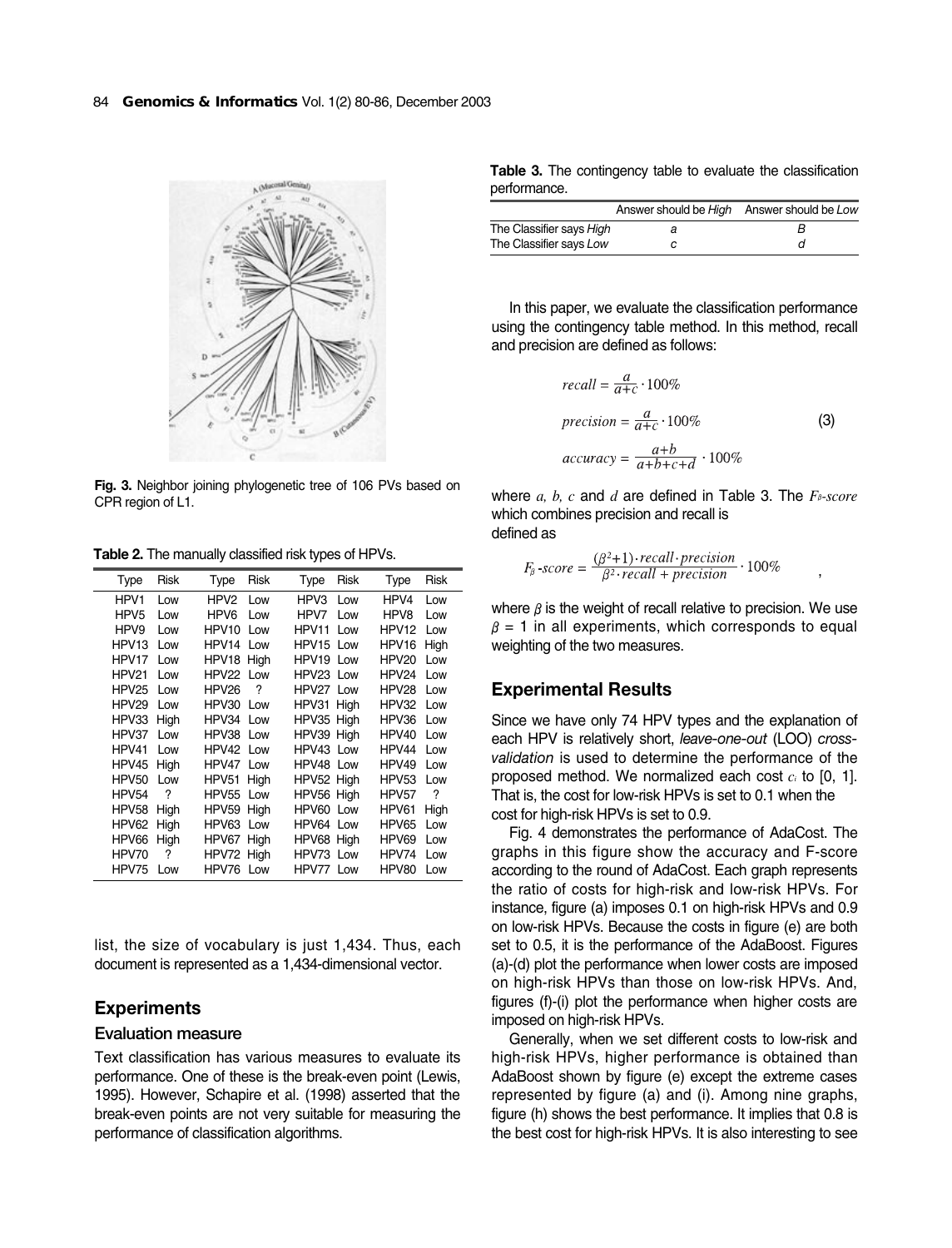

**Fig. 4.** Performance of AdaCost on HPV risk classification with various costs. The cost ratios are geiven as high vs. Low. For instance, figure (a) imposes 0.1 on high-risk HPVs and 0.9 on lows-risk HPVs.

**Table 4.** F-score of AdaCost with various cost ratio.

| High | Low | F-score       | Accuracy (%)    |
|------|-----|---------------|-----------------|
| 0.1  | 0.9 | $96.91 + 2.1$ | $97.51 + 1.8$   |
| 0.2  | 0.8 | $98.79 + 0.9$ | $98.27 + 0.5$   |
| 0.3  | 0.7 | $98.87 + 1.5$ | $98.27 \pm 0.6$ |
| 0.4  | 0.6 | $97.72 + 1.5$ | $97.55 + 0.9$   |
| 0.5  | 0.5 | $98.07 + 1.2$ | $97.55 + 1.3$   |
| 0.6  | 0.4 | $98.96 + 1.8$ | $98.27 \pm 1.0$ |
| 0.7  | 0.3 | $98.92 + 0.3$ | $98.27 + 0.4$   |
| 0.8  | 0.2 | $99.04 + 0.2$ | $98.27 \pm 1.1$ |
| 0.9  | 0.1 | $97.92 + 2.6$ | $97.55 + 1.6$   |

that figure (a) shows the worst performance. That is, in this case AdaCost shows worse performance than AdaBoost. Therefore, if we impose wrong cost, we may obtain worse result.

Table 4 summarizes the graphs in Fig. 4. These results are obtained when 50 weak learners are used in each AdaCost. The accuracy is similar with various costs, but different costs show different performance on F-score. As shown in Equation (3), precision and recall are related with the number of found high-risk HPVs while accuracy is related with the number of correctly predicted HPVs including both low-risk and high-risk HPVs. In our experiments, F-scores are higher than accuracies, which implies that less high-risk HPVs are missed by the proposed method.

Table 5 shows the predicted risk type for the HPV types whose risks are not known exactly. These HPVs are described as '?' in Table 2. According to previous

| <b>HPV Types</b>  | <b>Risk Types</b> |
|-------------------|-------------------|
| HPV26             | Low               |
| HPV <sub>54</sub> | Low               |
| HPV <sub>57</sub> | High              |
| HPV70             | Low               |

**Table 5.** The risk type predicted by the proposed method for four HPVs whose risk types are not known exactly.

research on HPV (Chan *et al*., 1997; Favre *et al*., 1990; Meyer *et al*., 1998; Nuovo *et al*., 1988) , HPV70 seems to be misclassified. This is because the comment for HPV70 does not describe its risk but because of its lack of biomedical research it explains only that it is found at the cervix of patients and its sequence is analyzed.

# **Conclusions**

This paper proposed a practical method to determine the risk type of Human Papillomavirus. In classifying the risk type, it is important to distinguish false negatives from false positives, where false-negatives are high-risk HPVs that are misclassified as low-risk and false positives are low-risk HPVs misclassified as high-risk.

For this purpose, we set different costs for low-risk and high-risk HPVs. As a learning algorithm, we adopted *AdaCost* and showed empirically that it outperforms AdaBoost which does not consider learning cost. In addition, the experimental results gave higher F-score than accuracy, and it means that more high-risk HPVs are found by AdaCost. This result is important because high-risk HPVs, as stated above, should not be missed. Since HPV is known as the main cause of cervical cancer, high-risk HPVs must be found for further medical investigation of the patients.

Our results can be used as fundamental information to design the DNA-chips for diagnosing the presence of HPV in cervical cancer patients. Because the cost is too high to test all HPV types, the results presented in this paper reduce time and monetary cost to know their relation with cervical cancer.

# **Acknowledgments**

This research was supported by the Korean Ministry of Education under the BK21-IT Program, and by the Korean Ministry of Science and Technology under NRL and BrainTech programs.

#### **References**

Chan, S., Chew, S., Egawa. K., Grussendorf-Conen, E., Honda,